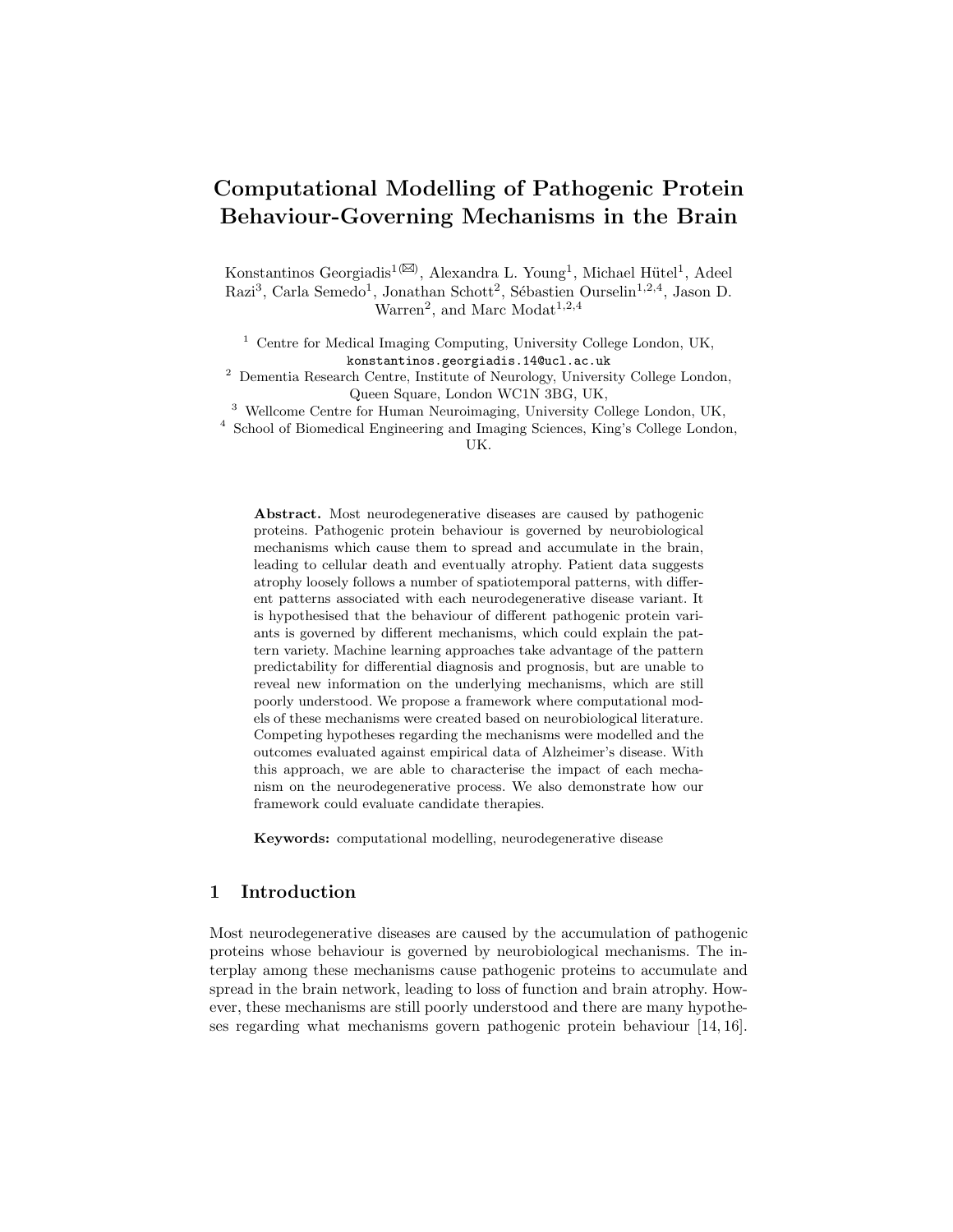Brain imaging of patients suggests that atrophy loosely follows a number of spatiotemporal patterns, with different patterns associated with each neurodegenerative disease variant [14]. It is hypothesised that different pathogenic protein variants are governed by different mechanisms, which would explain the variety of patterns [14]. A better understanding of these mechanisms is key for the development of therapies that directly influence them and thus disease progression.

Conventional machine learning can perform differential diagnosis and prognosis [10, 15] in neurodegenerative diseases. An fMRI study determined diseasespecific regions as epicentres, whose functional connectivity extracted in healthy subjects correlated with atrophy progression [16, 7], suggesting functional connectivity impacts disease progression. In addition, hub regions and regions with shorter functional paths to the syndrome-specific epicentre showed greater vulnerability. Despite their usefulness, such approaches and correlation studies do not provide information on the protein-behaviour governing mechanisms.

A computational modelling study of amyloid-beta and tau aggregation in AD evaluated candidate therapies [9], but on a more abstract level. Simulations and computational modelling of pathogenic protein behaviour governing mechanisms have previously been applied, but only to a small artificial neural network [5]. A model of brain network mediated trans-synaptic diffusion [10] achieved a strong correlation with atrophy of follow-up scans, however these were limited to four year follow-ups. In contrast to these works, we model many additional protein behaviour governing mechanisms, using a brain network and simulations and we predict disease progression in its entirety.

We propose that computational models of pathogenic protein behaviour governing mechanisms be created based on neurobiological literature and then used in simulations to predict atrophy. We evaluate models by comparing a simulation's atrophy prediction to the prediction of an event based model fitted to APOE4 positive AD patient data [15]. The models that best fit empirical data provide evidence in favour of the related hypotheses behind them. Thus, our framework can suggest which hypotheses warrant further investigation in neurobiological research. We also demonstrate how suggestions regarding the effectiveness of candidate therapies that directly target the mechanisms can be made by modelling their influence into the simulations.

# 2 Methodology

Structural, functional and diffusion-weighted MR images from 10 healthy subjects were used to generate a graph representation of a healthy brain network, consisting of 27 regions. We modelled multiple pathogenic protein mechanisms. After initialising the network and seeding pathogenic protein into it, we ran simulations, using our modelled mechanisms to update the network state.

#### 2.1 Image Dataset and Processing

T1-weighted (T1w) MR images were parcellated into 208 regions [1]. We kept 27 symmetric grey matter regions (Fig. 1), denoted as  $r \in \{1, ..., 27\}$ . Each region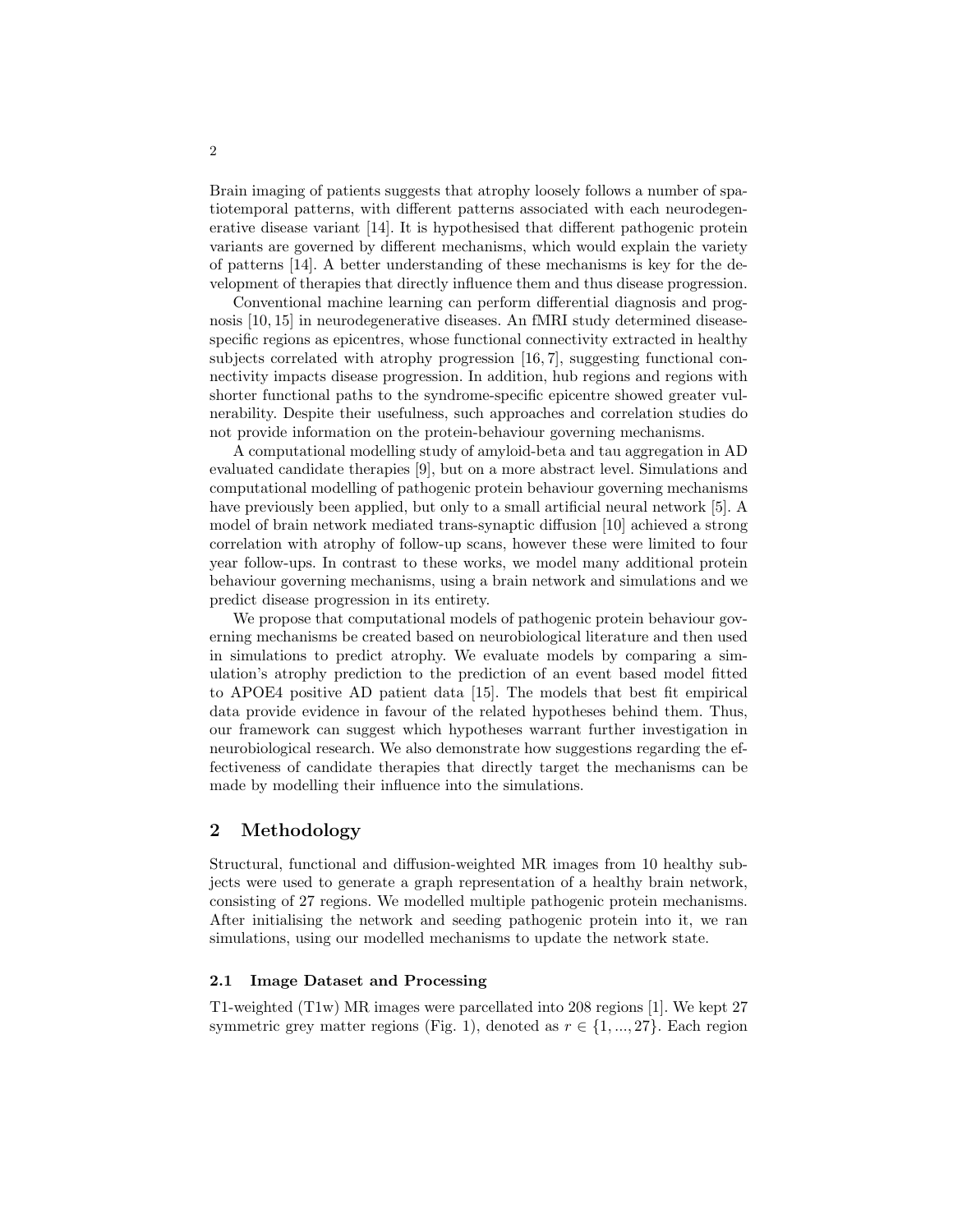has associated coordinates  $\mathbf{c}_r$  and volume  $V_r(t)$  at timestep t. Subject volumes were normalised by their total intracranial volume, then for each region  $V_r(0)$ was set to the population averaged regional volume.

Resting-state functional scans were motion and EPI corrected and high-pass filtered (0.01Hz). Time courses were extracted, then centered and variancenormalised. The parcellations were affinely registered from the T1w to the fMRI image space. We computed the per region and per subject synaptic signals based on the methodology of Karahanoğlu et al.  $[6]$  (activity inducing signals), which were averaged over subjects to get the population regional synaptic signals  $\text{Sig}_r$ . The per region, per subject synaptic signals were also used to compute the synaptic activity's power spectrum, which were averaged over subjects. Using the per region power spectrums, we computed the mean frequency per region  $f_r(t)$ .

Diffusion data were corrected for motion, eddy-currents and EPI distortion using field maps before tensors were fitted. Tractography was then performed [13] and filtered using the approach porposed by Smith  $et$  al. [11]. We denote as  $DTI_{r_1,r_2}$  the connectivity matrix extracted from the tractography and defined using the brain parcellation of the T1w images.

Resting state fMRI scans were used to compute each subject's effective connectivity [2] where the structural connectivity  $DTI_{r_1,r_2}$  was incorporated as prior information [12] with hyperparameters  $\alpha = 4, \beta = 12$ . The population effective connectivity  $EC_{r_1,r_2}$  was calculated by performing Bayesian model reduction [3].

#### 2.2 Modelling of Protein Behaviour Governing Mechanisms

We modelled the mechanisms of protein production, clearance, misfolding, extracellular diffusion, network-mediated diffusion, frequency-related spread and atrophy. Brain regions had associated atrophy  $A_r(t)$ , radius  $\text{Rad}_r(t)$  (we assumed spherical regions), pathogenic protein concentration  $P_r(t)$  and non-pathogenic protein concentration  $N_r(t)$ . Pathogenic protein is hypothesised to interact with non-pathogenic protein through the mechanism of misfolding, requiring the need for a non-pathogenic protein concentration. We denote  $\mathbf{D}_{r_1,r_2}$  as the Euclidean distance between the barycentric coordinates of brain regions. We calculated the correlation matrix  $Corr_{r_1,r_2}$  between all pairs of synaptic signals  $\text{Sig}_{r_1}, \text{Sig}_{r_2}.$ Regional atrophy was initialised to  $A_r(0) = 0$  and increases as a function of the regional protein concentration (Eq. 1), with  $A_t$  defining the protein concentration threshold below which no additional atrophy occurs and  $A_m$  controlling the atrophy magnitude. Once  $A_r(t) = 1$ , then the region has fully atrophied. As atrophy increases, it linearly decreases volumes  $V_r(t)$  (Eq. 2, also requiring an updating of radii), as well as the regional synaptic frequency  $f_r(t)$  (Eq. 3), as we assumed that as brain regions atrophy, less synaptic activity will occur.

$$
A_r(t) = A_r(t-1) + \max\left[0, A_m\left(e^{10(N_r(t) + P_r(t) - A_t)} - 1\right)\right]
$$
 (1)

$$
V_r(t) = (1 - A_r(t)) V_r(0)
$$
\n(2)

$$
f_r(t) = (1 - A_r(t)) f_r(0)
$$
\n(3)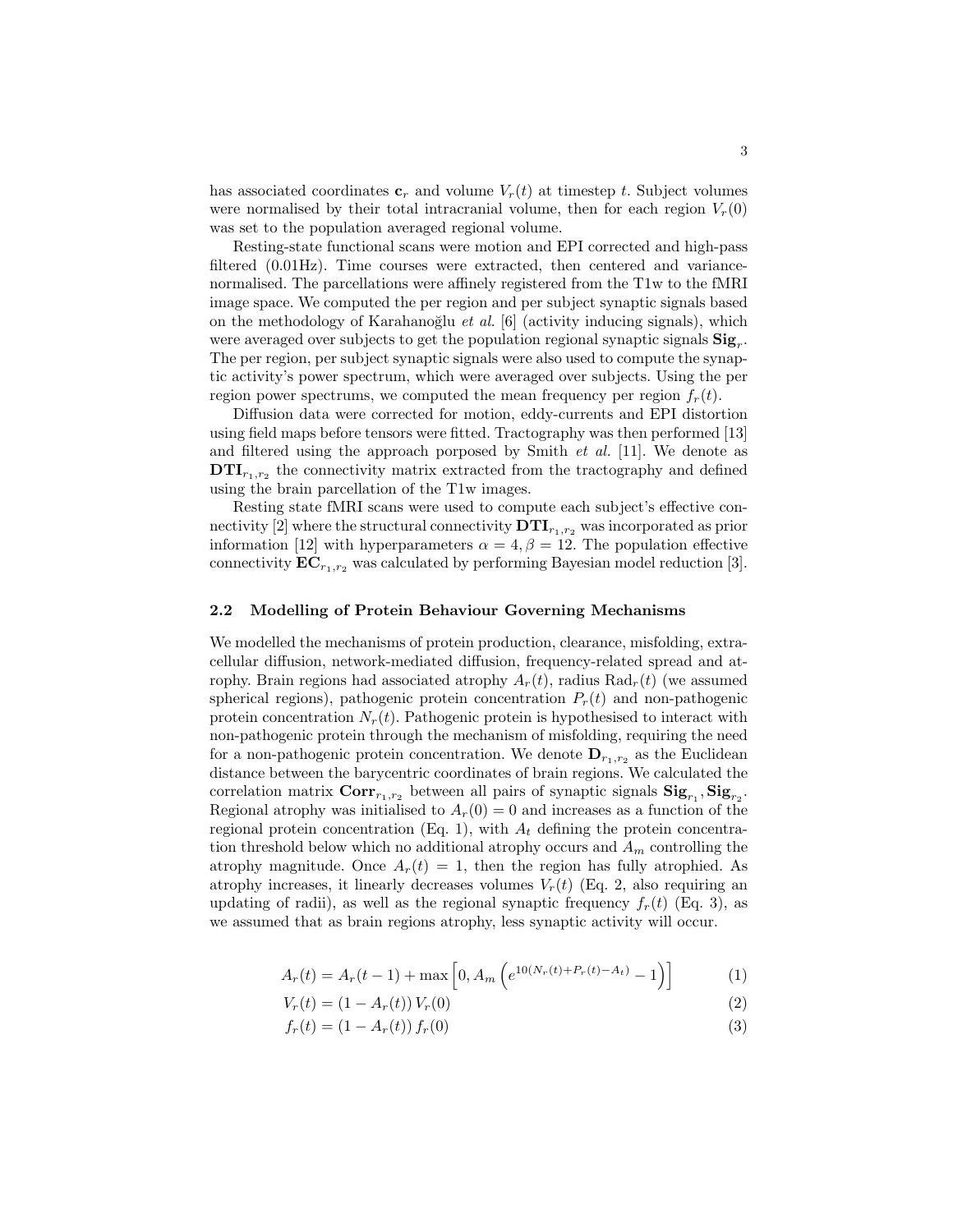All modelled mechanisms are applied similarly to non-pathogenic and pathogenic protein, except for misfolding. Therefore, we only display equations for pathogenic protein except for Eq. 14. Production rates of non-pathogenic  $R_{\text{Prod}N}$ and pathogenic  $R_{\text{ProdP}}$  protein model transcription and translation, the biological process through which new protein molecules are created in cells. Our model of clearance [8] summarises all the processes through which the brain removes protein molecules to be replaced by new ones. We modelled clearance  $ClearN_r(t)$ , Clear $P_r(t)$  (Eq. 4) such that when concentrations diverge from the equilibrium of normal protein concentration levels  $N_{\text{Equilibrium}}$ ,  $P_{\text{Equilibrium}}$ , where clearance rates  $R_{\text{ClearN}}$ ,  $R_{\text{ClearP}}$  are typically equal to production rates, the clearance rates adjust to compensate. We assumed pathogenic protein behaves in a "prion-like" manner [14, 4], meaning that when pathogenic protein and non-pathogenic protein come in close proximity, the non-pathogenic protein misfolds and converts to the pathogenic state. Given a misfolding rate of  $R_{\text{Mis}}$ a concentration of non-pathogenic protein  $Misfold_r(t)$  misfolds to pathogenic (Eq. 5).

$$
\text{ClearP}_r(t) = R_{\text{P}} \log \left( 1 + (e - 1) \frac{P_r(t)}{P_{\text{Equilibrium}}} \right)
$$
 (4)

$$
Misfoldr(t) = RMisNr(t)Pr(t)
$$
\n(5)

Many candidate mechanisms are hypothesised to spread protein  $[4]$  (e.g. diffusion, exocytosis, *etc*). We modelled extracellular diffusion  $ED_{r_1,r_2}(t)$  (Eq. 7), network-mediated diffusion  $ND_{r_1,r_2}(t)$  (Eq. 9) and frequency-related spread  $\mathbf{FS}_{r_1,r_2}(t)$  (Eq. 10), with the elements of these matrices indicating the probability of protein spreading from region  $r_2$  to  $r_1$ . Extracellular diffusion models Brownian motion in the extracellular space. The probability of protein spreading through extracellular diffusion to a region is given by the integral of a one dimensional (we assumed isotropic diffusion) normal distribution which is based on the region's radius, its Euclidean distance from the origin region and the standard deviation  $\sigma_{ED}$ , which controls the extracellular diffusion speed. Network-mediated diffusion models Brownian motion adjusted to the strengths of network connections. The probability of protein spreading out of region  $r_2$  is given by  $CL_{r_2}$ (Eq. 8) and is based on the integral of a one dimensional normal distribution, with the standard deviation  $\sigma_{ND}$  controlling the speed, as well as a term for the relative connection strength per unit of volume. The probability to spread into a region  $r_1$  also depends on the regions' normalised connection strength  $w_{r_1,r_2}$ . Frequency-related spread assumes that the more frequent synaptic activity is, the more protein spreads out of a region. The probability of protein spreading from region  $r_2$  to region  $r_1$  is based on the general strength of frequency-related spread  $R_{\text{FS}}$ , frequencies  $f_{r_2}(t)$  and on the normalised connection strengths  $w_{r_1,r_2}$ (Eq. 10).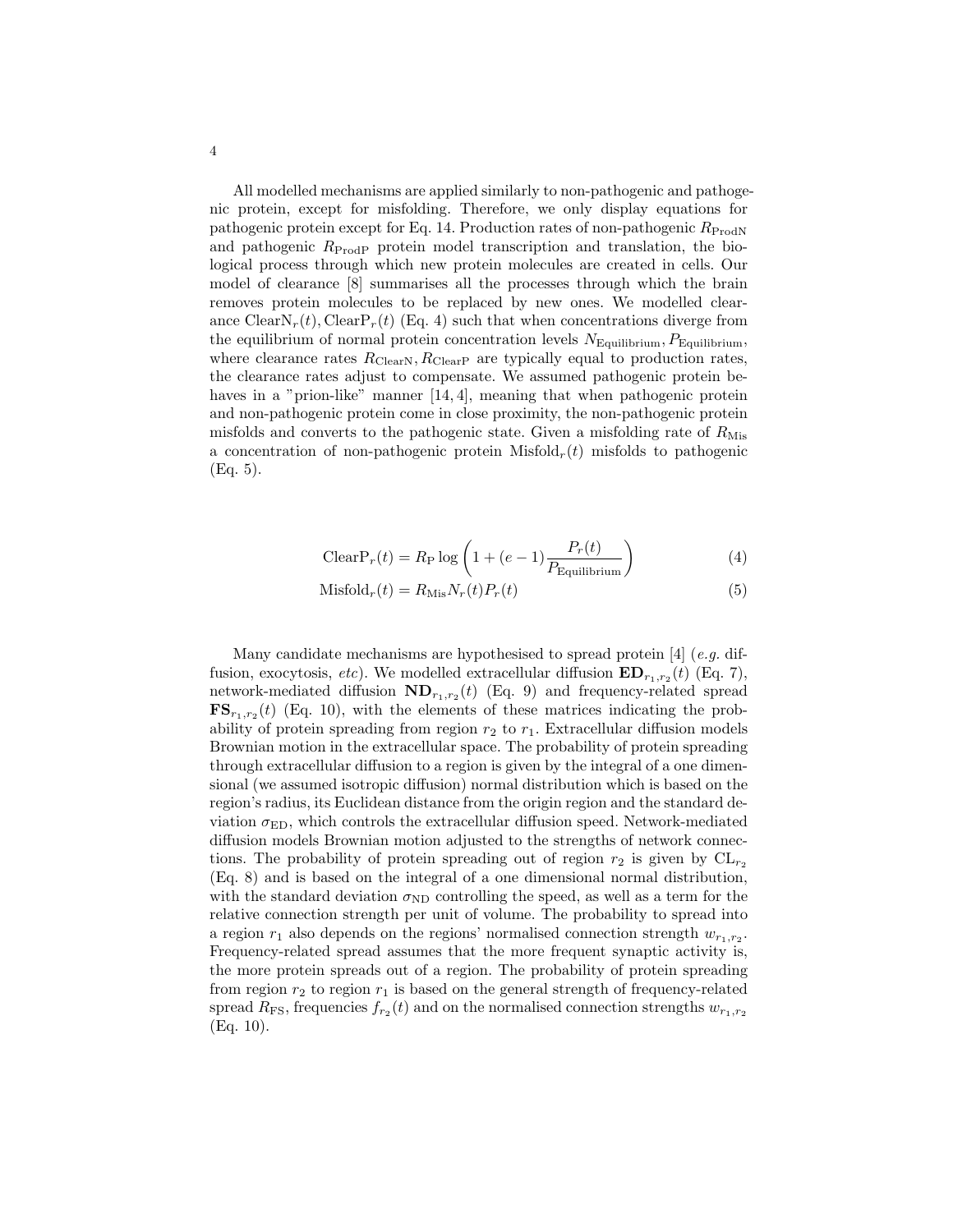$$
NED_{r_2}(t) = \sum_{r_1} \frac{1}{\sqrt{2\pi}} \int_{\frac{D_{r_1,r_2} + \text{Rad}_{r_1}(t)}{\sigma_{ED}}}^{\frac{D_{r_1,r_2} + \text{Rad}_{r_1}(t)}{\sigma_{ED}}} e^{\frac{x^2}{2}} dx
$$
 (6)

$$
ED_{r_1,r_2}(t) = \frac{1}{NED_{r_2}(t)\sqrt{2\pi}} \int_{\frac{D_{r_1,r_2} - \text{Rad}_{r_1}(t)}{\sigma_{ED}}}^{\frac{D_{r_1,r_2} + \text{Rad}_{r_1}(t)}{\sigma_{ED}}} e^{\frac{x^2}{2}} dx \tag{7}
$$

$$
\text{CL}_{r_2} = 2 \left( \frac{1}{\sqrt{2\pi}} \int_{-\infty}^{-\frac{\text{Rad}_{r_2}(t)}{\sigma_{\text{ND}}}} e^{\frac{x^2}{2}} dx \right) \sum_{r_1} w_{r_1, r_2} \frac{\min_{r_3} V_{r_3}(0)}{V_{r_2}(0)} \tag{8}
$$

$$
\mathbf{ND}_{r_1,r_2}(t) = \begin{cases} \mathrm{CL}_{r_2} w_{r_1,r_2}, & \text{if } r_1 \neq r_2 \\ \mathrm{CL}_{r_2} w_{r_1,r_2} + (1 - \mathrm{CL}_{r_2}), & \text{if } r_1 = r_2 \end{cases}
$$
(9)

$$
\mathbf{FS}_{r_1,r_2}(t) = \begin{cases} R_{\text{FS}} \frac{f_{r_2}(t)}{\max_{r_3} f_{r_3}(0)} w_{r_1,r_2}, & \text{if } r_1 \neq r_2\\ R_{\text{FS}} \frac{f_{r_2}(t)}{\max_{r_3} f_{r_3}(0)} w_{r_1,r_2} + 1 - R_{\text{FS}} \frac{f_{r_2}(t)}{\max_{r_3} f_{r_3}(0)}, & \text{if } r_1 = r_2 \end{cases} (10)
$$

The connection strengths for network-mediated diffusion and frequency-related spread can be based on any related metric. We explored the following possibilities: connection strengths based on the correlation coefficients  $w_{r_1,r_2}$  =  $|\text{Corr}_{r_1,r_2}|$  between synaptic signals or based on the fibre tract connectivities  $w_{r_1,r_2} = |DTI_{r_1,r_2}|$  or based on the effective connectivity strengths  $w_{r_1,r_2} =$  $|\mathbf{EC}_{r_1,r_2}|$ . Respectively they create the network-mediated diffusion matrices- $\text{ND}_{r_1,r_2}^C(t)$  with speed  $\sigma_{\text{ND-C}},\text{ND}_{r_1,r_2}^D(t)$  with speed  $\sigma_{\text{ND-D}}$  and  $\text{ND}_{r_1,r_2}^E(t)$  with speed  $\sigma_{\text{ND-E}}$  and the frequency-related spread matrices  $\textbf{FS}^C_{r_1,r_2}(t)$  with strength  $R_{\text{FS-C}}, \text{FS}_{r_1,r_2}^D(t)$  with strength  $R_{\text{FS-D}}$  and  $\text{FS}_{r_1,r_2}^E(t)$  with strength  $R_{\text{FS-E}}$ .

Each timestep, we update atrophy  $A_r(t)$ , volumes  $V_r(t)$ , radii  $\text{Rad}_r(t)$  and frequencies  $f_r(t)$ . Production, misfolding and clearance update the concentrations, which are then transformed to quantities (Eq. 14). After spreading through the network (Eq. 15) they are transformed back to concentrations (Eq. 16).

$$
\mathbf{FS}(t) = \mathbf{FS}^C(t) \times \mathbf{FS}^D(t) \times \mathbf{FS}^E(t)
$$
\n(11)

$$
\mathbf{ND}(t) = \mathbf{ND}^C(t) \times \mathbf{ND}^D(t) \times \mathbf{ND}^E(t)
$$
\n(12)

$$
\mathbf{QN}_r(t) = (N_r(t) + R_{\text{ProdN}} - \text{ClearN}_r(t) - \text{Misfold}_r(t))V_r(t)
$$
(13)

$$
\mathbf{QP}_r(t) = (P_r(t) + R_{\text{ProdP}} - \text{ClearP}_r(t) + \text{Misfold}_r(t))V_r(t)
$$
(14)

$$
\mathbf{QNP}(t) = \mathbf{FS}(t) \times \mathbf{ND}(t) \times \mathbf{ED}(t) \times \mathbf{QP}(t)
$$
\n(15)

$$
P_r(t+1) = \mathbf{QNP}_r(t) / V_r(t)
$$
\n(16)

# 3 Results

We set:  $N_r(0) = 0.01$ ,  $R_{\text{Prod}N} = R_{\text{Clear}N} = 2e - 4$ ,  $A_t = 0.04$ . We varied whether pathogenic protein was soluble  $(R_{\text{ClearP}} = 2e - 5)$  or insoluble  $(R_{\text{ClearP}} = 0)$ ,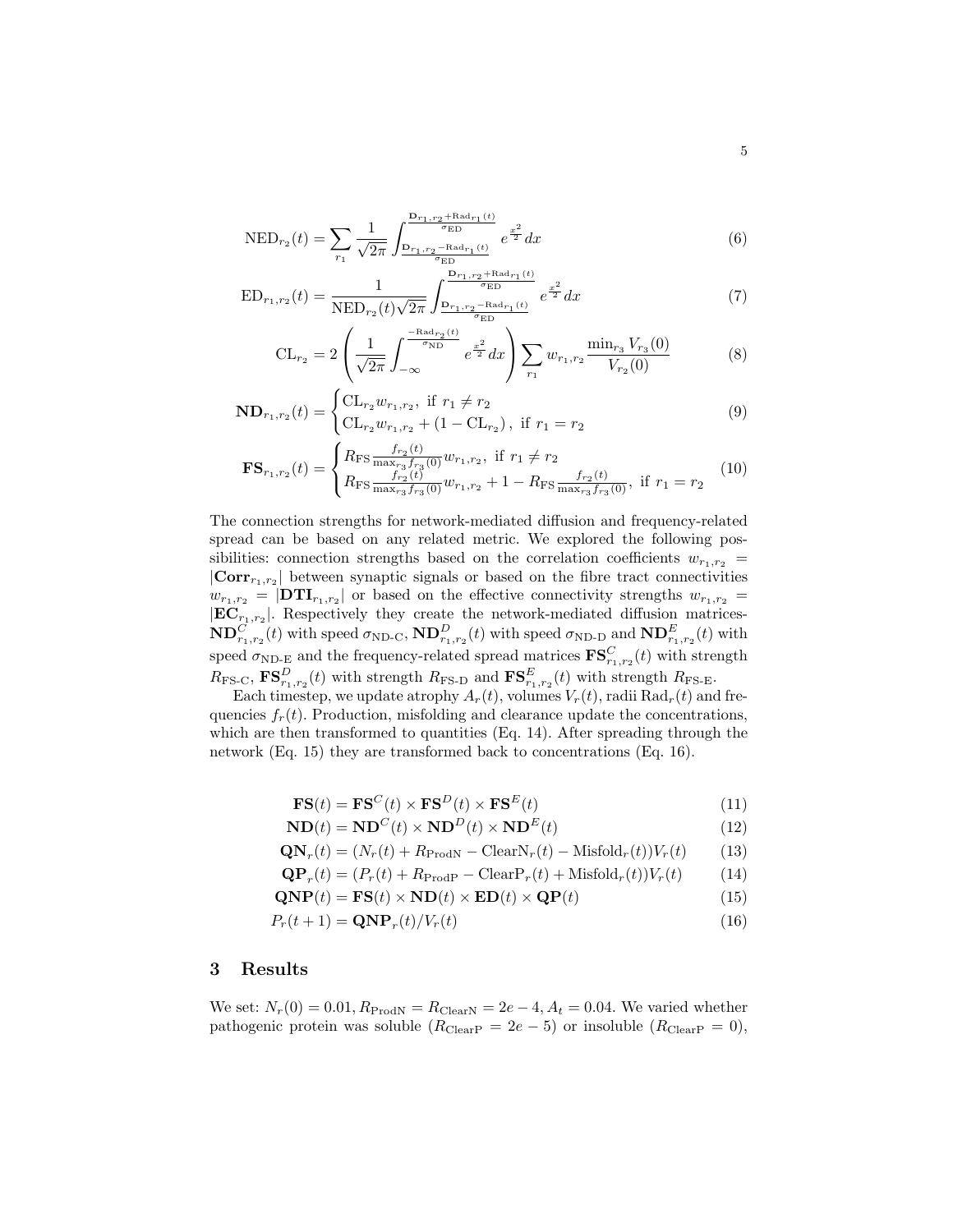whether there was pathogenic protein production  $(P_r(0) = 0.01, R_{\text{Prod}} = 2e-5)$ or not  $(P_r(0) = 0, R_{\text{ProdP}} = 0)$  and whether there was pathogenic protein seeding of concentration  $P_{seed}$  at the hippocampus, parahippocampal gyrus or entorhinal area (e.g. for seeding the hippocampus:  $P_{r=hippocampus}(t=0) = P_{seed})$ .

We evaluated our models by comparing simulation atrophy prediction against the prediction of an event based model (EBM) [15] which computed the uncertainty matrix  $\mathbf{UM}_{r,i}$  (Fig. 1), similar to Figure 1 of Young *et al.* [15], but using empirical data of APOE4 positive AD patients, MCI patients and healthy controls. The EBM assumes brain regional volumes are probabilistically healthy or abnormal, fitting a normal and a uniform distribution to each brain region's volume data, which calculate the probability of health and abnormality respectively. Volume abnormality threshold Vthres<sub>r</sub> for a brain region is defined as the largest volume value such that the probability of health is equal to the probability of abnormality. We kept track of the exact timestep that each region's volume became abnormal during a simulation. We denote  $OS<sub>r</sub>$  as the event position that brain region r became abnormal during a simulation (e.g. if  $OS_{r=hippocampus} = 5$ then hippocampal volume became abnormal fifth, after four other brain regional volumes became abnormal). The element  $\mathbf{UM}_{r,i}$  is the probability of region r being i-th in the order of brain regional volumes becoming abnormal based on the EBM. We used the following metric to determine the goodness of fit of each model and to optimise the parameter set  $\theta$  (Eq. 18):

$$
\theta^* = \min_{\theta} \sum_{r} \log(\mathbf{UM}_{r, \text{OS}_r}) \tag{17}
$$

$$
\theta = \{R_{\text{Mis}}, A_m, P_{seed}, \sigma_{\text{ED}}, \sigma_{\text{ND-C}}, \sigma_{\text{ND-D}}, \sigma_{\text{ND-E}}, R_{\text{FS-C}}, R_{\text{FS-D}}, R_{\text{FS-E}}\} (18)
$$

A model of pathogenic protein without production or clearance and with hippocampus seeding best fitted the empirical data (Fig. 1) with parameters  ${R}^{\star}_{Mis} = 0.297, A^{\star}_{m} = 0.00152, P^{\star}_{seed} = 0.0969, \sigma^{\star}_{ED} = 0.000243, \sigma^{\star}_{NDC} = 0,$  $\sigma_{\text{ND-D}}^{\star} = 0.0829, \sigma_{\text{ND-E}}^{\star} = 0.00276, R_{\text{FS-C}}^{\star} = 0, R_{\text{FS-D}}^{\star} = 0, R_{\text{FS-E}}^{\star} = 0$ .

# 4 Discussion and Future Work

The simulation with the optimal parameters predicted the early stages of atrophy progression well, whereas later stages had a higher variance from the diagonal sequence given by the EBM (Fig. 1). All other parameters being equal, simulations with pathogenic protein without production or clearance better fitted the data, evidence in favour of the prion-like spread hypothesis [14, 4]. Spread was primarily driven by the fibre tract connectivity, whereas functional correlations,  $(\sigma_{ND-C}^{\star}=0)$  extracellular diffusion  $(\sigma_{ED}^{\star}=0.000243)$  and effective connectivity  $(\sigma_{\text{ND-E}}^{\star} = 0.00276)$  only had small contributions. Frequency-related spread  $(R_{\text{FS-C}}^{\star} = 0, R_{\text{FS-D}}^{\star} = 0, R_{\text{FS-E}}^{\star} = 0)$  also did not contribute to the spread. This evidence suggests protein spread is driven by structural fibre tract connectivity and not by synaptic activity, in agreement with the modelling of Raj  $et al.$  [10].

If we assume that our modelling with the optimal parameters  $\theta^*$  is an accurate and sufficiently complex model of AD progression, then hypothetically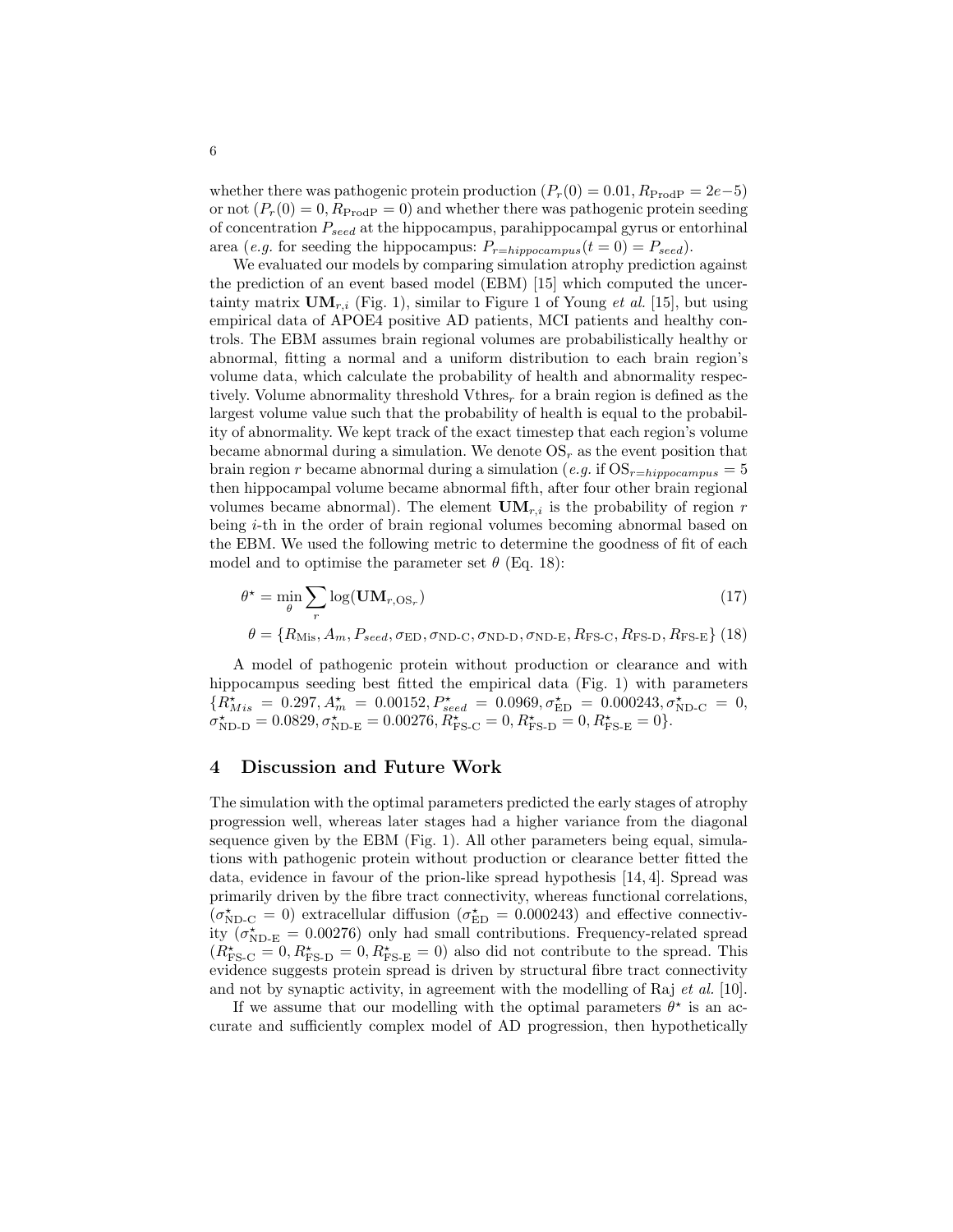

Fig. 1. The matrix UM, indicating in grey the event position uncertainty for each region, with the sequence  $OS_r$  with the optimal parameters  $\theta^*$  overlayed as red crosses.

our framework could easily evaluate candidate therapies by simulating therapies that have an effect on one or more of the models. For example, altering the speed of extracellular diffusion had little effect on atrophy progression, whereas decreasing the speed of network-mediated diffusion significantly slowed down atrophy progression. Despite this example's oversimplification, it is clear how our framework can suggest potential therapy targets.

We presented a proof-of-concept of our methodology, where we aimed at inferring plausible physiological properties from empirical data with a more complicated model than proposed by Raj et al. [10]. Most modelling approaches rely on mathematical properties and are effective at capturing atrophy patterns  $(e.g.$ classification task), but are unable to elucidate the underlying mechanisms. The proposed approach, instead, aims at gaining an understanding of these mechanisms through simulation of pathogenic protein spread within the brain network. To achieve this goal, we had to make multiple assumptions, which are difficult to validate, since many neurobiological properties are still unknown.

In future work additional mechanisms (e.g. protein homeostasis, amyloid and tau interaction, etc.) will be modelled and their contribution to disease progression will be assessed for a variety of neurodegenerative diseases, under the hypothesis that different parameter values will be linked to different diseases. Adding appropriate regularisation terms to the cost function and estimating the structural and functional connectivity from a larger population of healthy controls would also be desirable. In this work, connectivity metrics were assumed to remain constant under atrophy, which is an assumption that should be relaxed in future work.